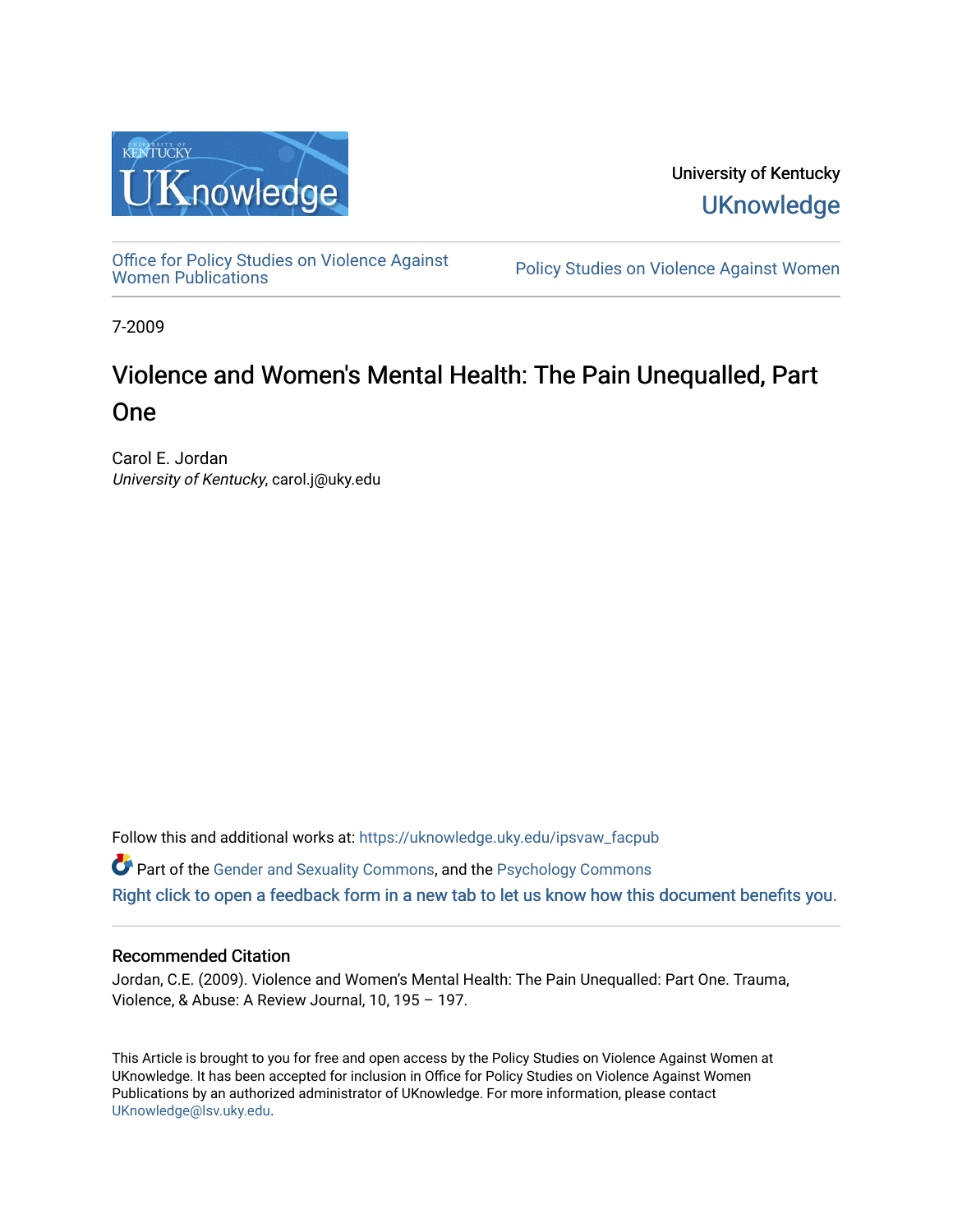# Violence and Women's Mental Health: The Pain Unequalled, Part One

Digital Object Identifier (DOI) http://dx.doi.org/10.1177/1524838009335016

## Notes/Citation Information

Published in Trauma, Violence, & Abuse: A Review Journal, v. 10, v. 3, p. 195-197.

The manuscript provided, in accordance with publisher copyright rules, is the author's postprint version.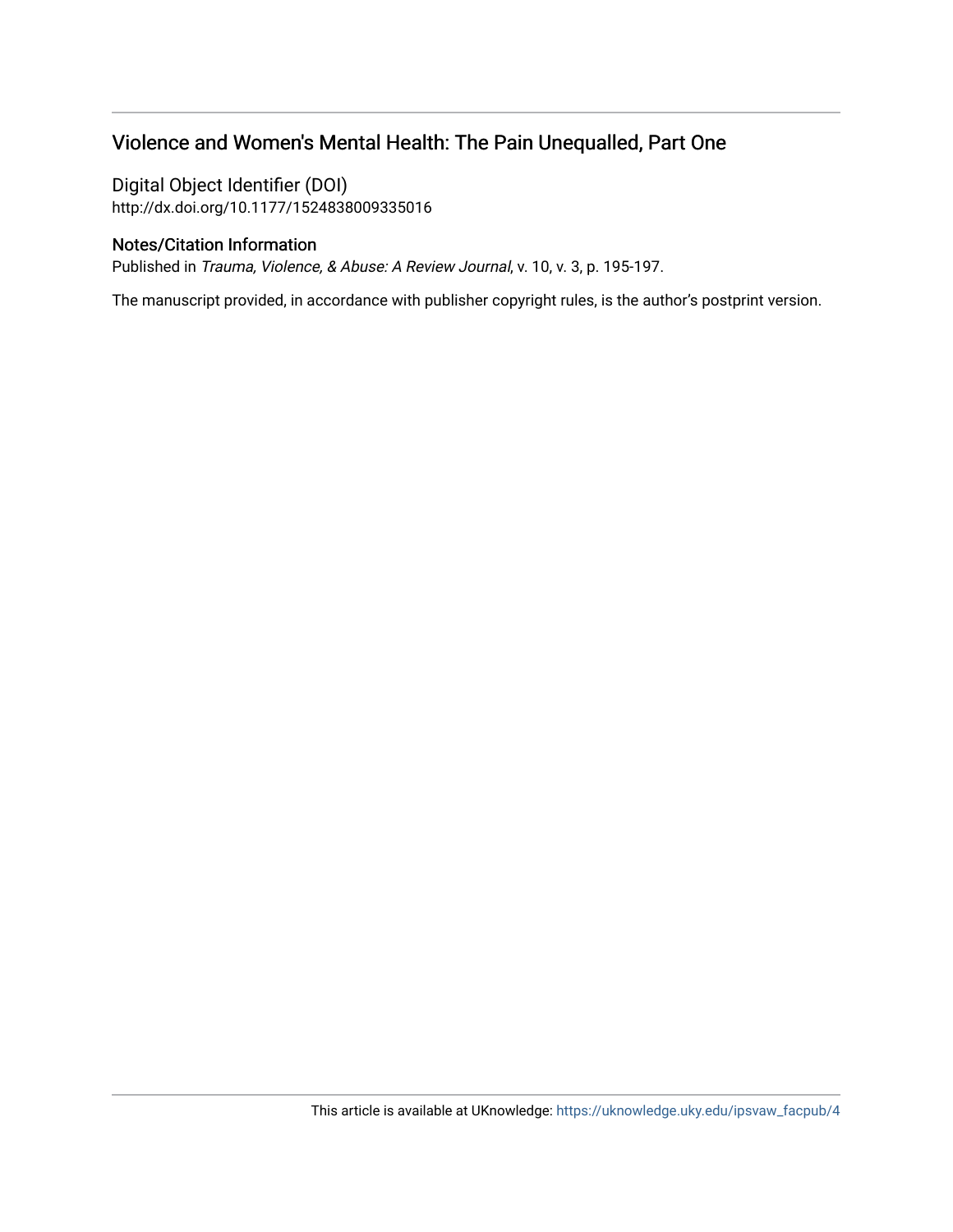# Violence and Women's Mental Health: The Pain Unequalled A Two-Part Special Issue

**Carol E. Jordan**

*University of Kentucky*

Is it true the ribs can tell the kick of a beast from a lover's fist? The bruised bones recorded well The sudden shock, the hard impact. Then swollen lids, Sorry eyes, spoke not Of lost romance, but hurt. Hate often is confused. Its Limits are in zones beyond itself. And sadists will not learn that love by nature, exacts a pain unequalled on the rack.

Maya Angelou, from *And Still I Rise*

LOVED ONES HEARING THE CRIES OF SIS-TERS AND DAUGHTERS, advocates answering crisis lines in late hours of the night, clinicians listening to the heart-wrenching stories of survivors and their children, all have been witness to the mental health effects that violence and abuse have on women. These firsthand stories have been borne out in psychological, epidemiological, sociological, and medical literatures that reveal the more intangible effects of intimate partner violence: elevated levels of depression and suicidality, anxiety, PTSD, and other adverse mental health outcomes. Whether considered clinically or empirically, it is clear that intimate forms of victimization are detrimental to the mental health of women.

That simple statement, however, belies the complexity of the relationship between assaultinduced trauma and subsequent mental health sequelae. Why do some women react immediately, whereas for another the damage appears to increase as she gains temporal distance from the event? Why do some women appear unscathed and heartily resilient, whereas for others victimization leaves a devastating mark? How can one discern whether the mental health injury has its origin in childhood or adulthood victimization or both? How can some women recover quickly, whereas for others the struggle is long and exhausting? Immediacy, severity, duration, even etiology, the mental health effects of violence are as unique as is the woman who suffers from them.

That the field still lacks a detailed understanding of the mental health implications of intimate forms of violence, that agreed upon mechanisms for effects and sufficient conceptual models are elusive, and that we have insufficient research transformative enough to cross from the "bench to the crisis line," are gaps that fueled the organization of a national scientific meeting hosted by the Center for Research on Violence Against Women in the summer of 2008.

### The National Scientific Meeting: Violence Against Women and Mental Health

Eleven articles were commissioned for the scientific meeting and presented by an interdisciplinary group of clinician scientists and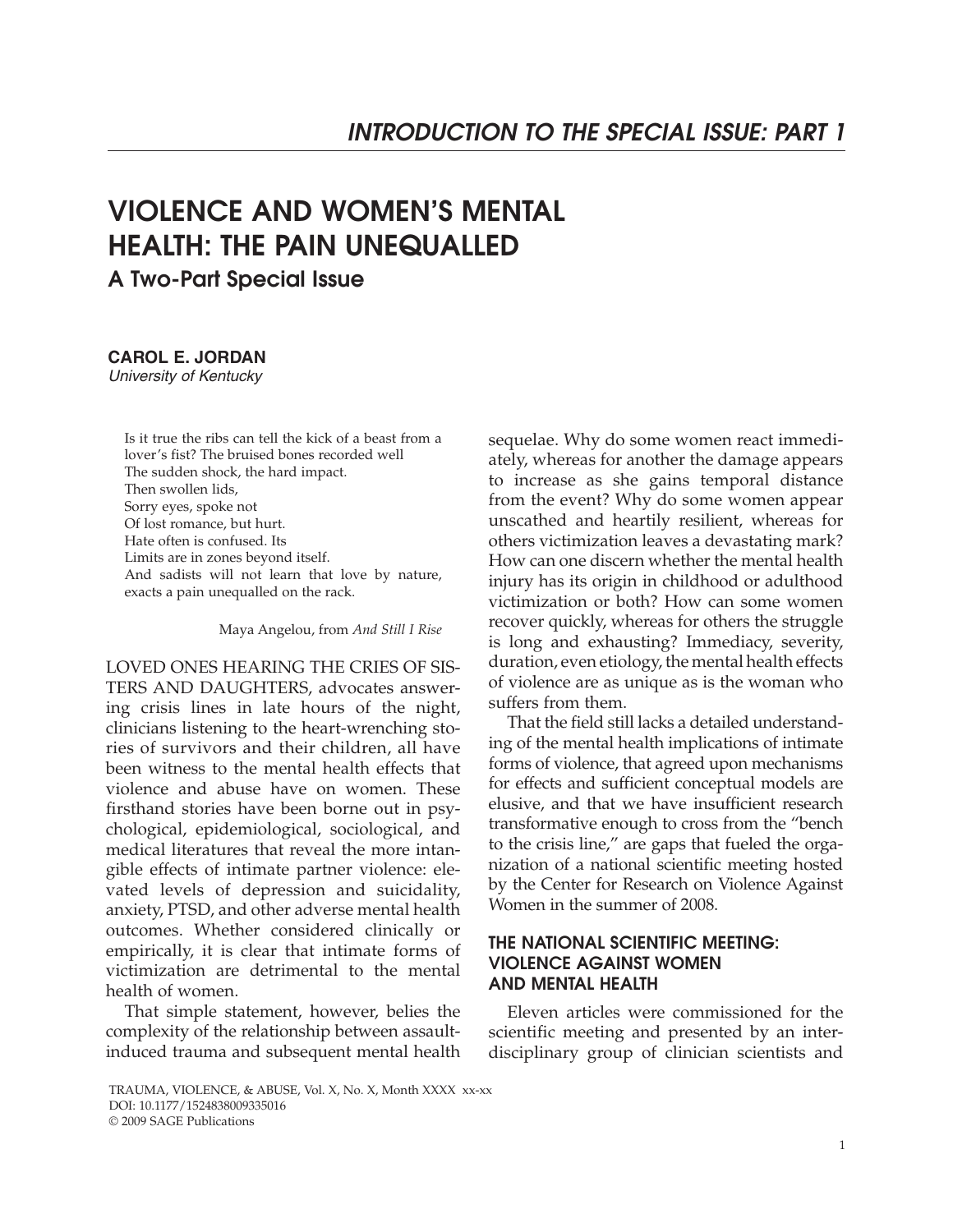researchers from the fields of psychology, psychiatry, medicine, epidemiology, and social work. In addition to those researchers, advocates representing the National Network to End Domestic Violence, the National Sexual Violence Resource Center, the National Center for Victims of Crime, and local advocates from Kentucky also participated with critical inpu $\equiv$ and perspective. The meeting was also cohosted by the American Psychological Association. The commissioned articles are collected in this two-part special issue. They include a  $\alpha$ article on the broad area of gender and trauma, and then a grouping of four articles focused more specifically on the four primary forms of violence: physical assault, sexual assault, stalking, and psychological aggression. Three articles were intended to contextualize discussions with views on poverty, race, and ethnicity. The intertwined relationships between child maltreatment, adult vi $\equiv$ ization, and mental health were also included. Commissioned authors were asked to write articles as literature reviews and, to the extent allowed by the literature, to focus on etiology and mechanisms for associations rather than limiting themselves to correlations between victimization and adverse mental health effects. Authors were also asked to offer conceptual models, theories, and recommendations for future research.

The collected articles communicate that understanding the mental health effects of violence against women is complex and necessitates a multilevel conceptual model. In fact, no single model is borne from the pages of this special issue as key disagreements still exist: Is PTSD a useful construct that can illuminate why one woman suffers deleterious effects while another does not, or is the application of that diagnosis flawed by an unintended pathologizing of victims or a perpetuation of ethnocultural biases? Both views are offered. What is consistent across these articles is that, to be useful, models must be fully integrative of biopsychosocial differences and characteristics of the abuse experience at the individual level and, equally, contextual factors such as poverty, marginalization, and oppression at a broader level. They must acknowledge the interdependency of psychological, sociocultural, and biological

factors as mediators between victimization and mental health.

#### Contents of the Special Issue: Violence Against Women in Form and Context

Part 1 of this special issue begins with two articles that attend to trauma and posttraumatic reactions in women, one offering an epidemiological perspective and the second framing PTSD as the pathway to help explain women's reactions to intimate partner violence. Naomi Breslau's article uses data from epidemiological studies to show that female victims of traumatic events are at higher risk for PTSD than are male victims. She suggests that gender differences in key areas might provide a theoretical context for further inquiry into the greater vulnerability in females to PTSD. Mary Ann Dutton's article follows with an argument that PTSD serves as the central pathway from the experience of intimate partner violence to adverse outcomes in the mental health of women.

Subsequent articles provide focus on the mental health effects of three variant forms of violence against women: sexual assault, stalking, and psychological aggression. A review by Rebecca Campbell and her colleagues examines the psychological impact of adult sexual assault through an ecological, theoretical perspective and identifies factors at multiple levels of  $t$  social ecology that contribute to postassaultzsequelae. Campbell et al., outline individual-level factors, assault characteristics, microsystem factors, meso/exosystem factors, macrosystem factors, and chronosystem factors and suggest how they relate to adult sexual assault survivors' mental health outcomes. TK Logan and Robert Walker offer enlightenment on a less well-understood form of intimate violence, first addressing how partner stalking is distinct from nonpartner forms of stalking and then suggesting areas of research that need to be systematically addressed if more effective mental health and criminal justice responses are to be crafted. Finally, Diane Follingstad addresses the challenges of understanding the phenomenon of psychological aggression. She describes the